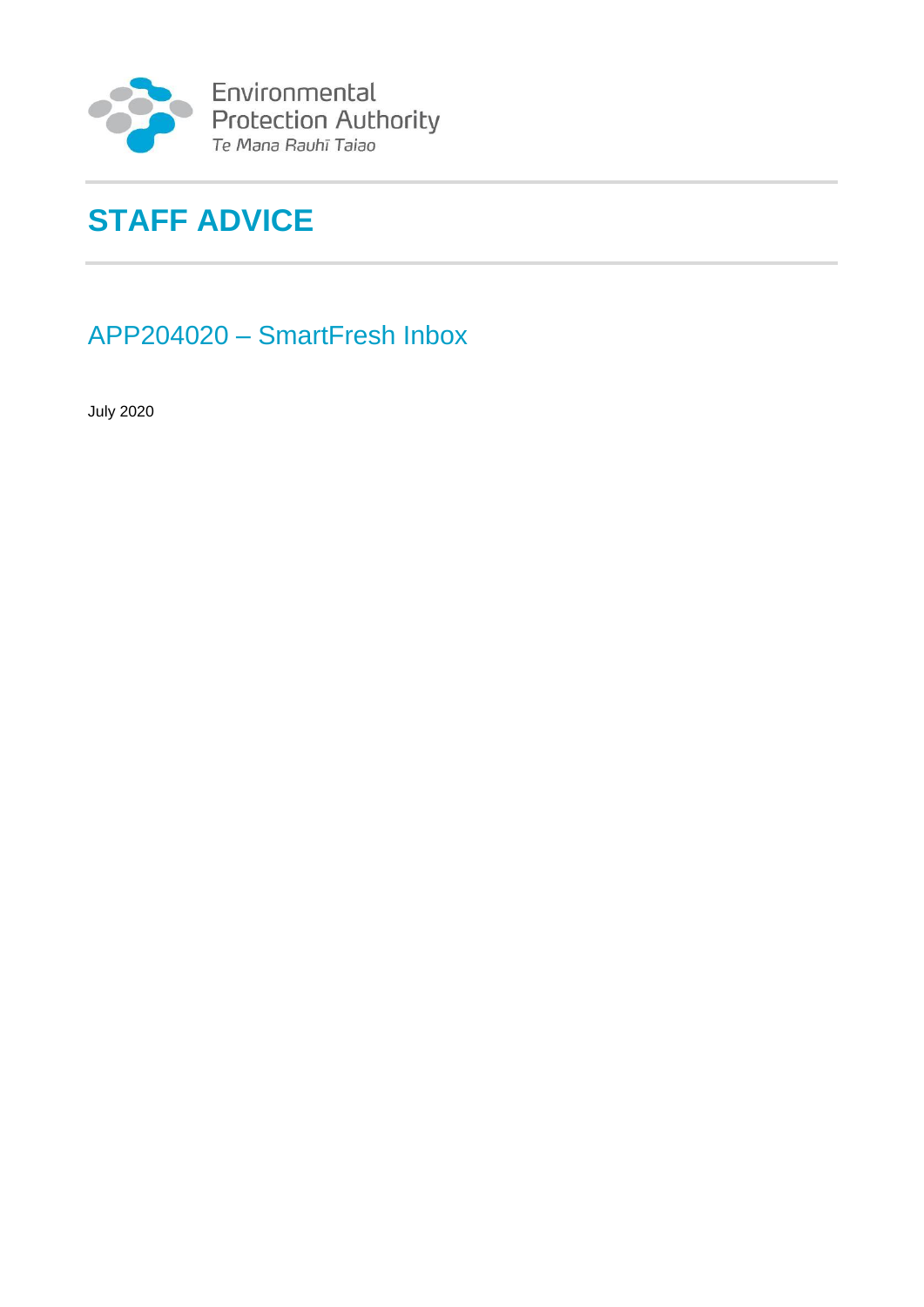## 1. Executive Summary

- 1.1 SmartFresh Inbox is a sachet containing 0.14 g/kg 1-methylcyclopropene (1-MCP) as the active ingredient, in the form of a vapour releasing powder. The sachet is intended to be directly added to boxes and containers containing fruits. The sachet allows the release of 1-MCP vapour, which can extend the shelf-life of many fruits by inhibiting the effects of ethylene, to prevent or reduce premature senescence of fruits.
- 1.2 The hazard classification of SmartFresh Inbox determined by the EPA is: 9.1C.
- 1.3 With the full suite of controls in place, the risks associated with the use of SmartFresh Inbox can be adequately managed.

## 2. Application Context

## **Background**

- 2.1 SmartFresh Inbox is a sachet containing 0.14 g/kg 1-MCP as the active ingredient, in the form of a vapour releasing powder. The sachet is intended to be directly added to boxes and containers containing fruits. The sachet allows the release of 1-MCP vapour, which can extend the shelf-life of many fruits by inhibiting the effects of ethylene, to prevent or reduce premature senescence of fruits.
- 2.2 The formulation of SmartFresh Inbox is considered confidential by the applicant.
- 2.3 The active ingredient, 1-MCP, is already present in various approved substances and in higher concentrations than in SmartFresh Inbox. These substances are also used as a post-harvest treatment for fruits.
- 2.4 This substance has previously been assessed via the section 26 Statutory Determination process with application number APP203079. This assessment determined the hazard classifications of SmartFresh Inbox and that a new approval is required under the HSNO Act 1996.

### Active ingredient

2.5 To allow evaluation of SmartFresh Inbox, key aspects of 1-MCP regulation have been summarised below.

**Regulatory status**

| <b>Active ingredient</b> | <b>Regulatory status and</b>                                                                         | International regulatory status and history             |
|--------------------------|------------------------------------------------------------------------------------------------------|---------------------------------------------------------|
| name                     | history in New Zealand                                                                               | (Australia, Canada, Europe, Japan, USA)                 |
| 1-methylcyclopropene     | Four existing approved<br>substance containing 1-<br>methylcyclopropene<br>(HSR000788 "Smart Fresh", | Approved in Australia, Canada, Europe, Japan<br>and USA |

#### **Table 1: Active ingredient regulatory status**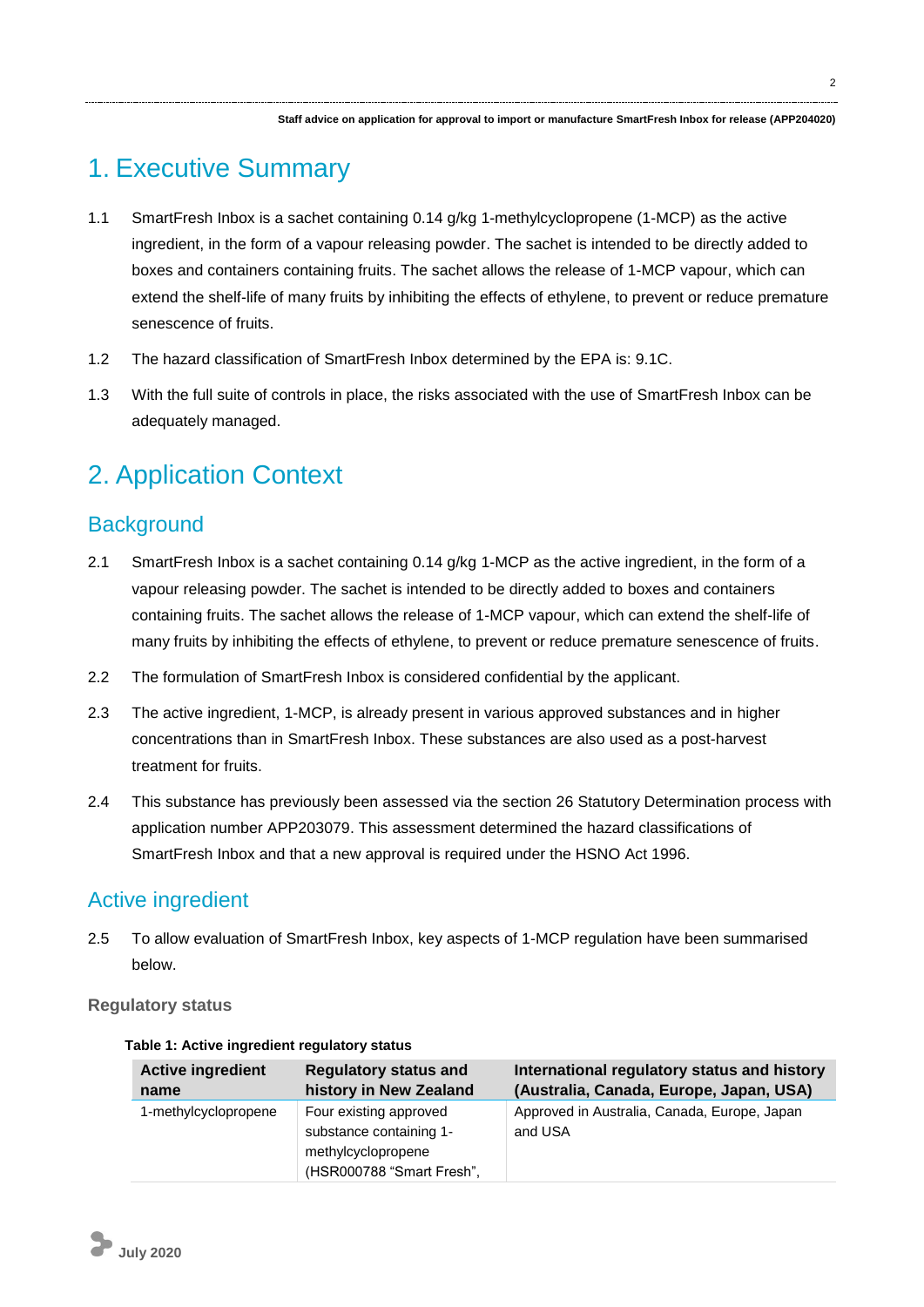| <b>Active ingredient</b> | <b>Regulatory status and</b>                                                                       | International regulatory status and history |
|--------------------------|----------------------------------------------------------------------------------------------------|---------------------------------------------|
| name                     | history in New Zealand                                                                             | (Australia, Canada, Europe, Japan, USA)     |
|                          | HSR101204 "TruPick",<br>HSR101322 "Floratech<br>Prolong Growth Regulator",<br>HSR101336 "AnsiP-G") |                                             |

#### **Regulatory parameters of active ingredient(s)**

*Impurities and or restrictions on purity or composition*

2.6 Impurity limits for 1-MCP have been identified by the European Union (EU), the Food and Agriculture Organization of the United Nations (FAO) and the Australian Pesticides and Veterinary Medicines Authority (APVMA). These are 1-chloro-2-methylpropene and 3-chloro-2-methylpropene.

#### *Concentration and maximum application rate*

- 2.7 The concentration of 1-MCP in SmartFresh Inbox (0.14 g/kg) is lower than other approved substances with a similar use pattern.
- 2.8 A maximum application rate has previously been set for 1-MCP in "TruPick" (APP202896, HSR101204), however no maximum application rates were set for "Floratech Prolong Growth Regulator" (APP203710, HSR101322) and "AnsiP-G" (APP203743, HSR101336).

### Physical form and use pattern

- 2.9 SmartFresh Inbox is a vapour releasing powder packaged in a sachet.
- 2.10 The intended use of SmartFresh Inbox is as a post-harvest treatment for extending the shelf-life of many fruits. The use pattern is summarised in Table 2 and the full outline of intended uses, application methods and application rates are detailed in the GAP table, Table 3.

#### **Table 2: Summary of use pattern for SmartFresh Inbox**

| <b>Substance category</b>                            | <b>Wide</b><br>dispersive<br>use? | Home use?                 | <b>Concentration</b> | <b>Application rate(s)</b> |  |  |  |
|------------------------------------------------------|-----------------------------------|---------------------------|----------------------|----------------------------|--|--|--|
| Other – control of<br>produce ripening in<br>storage | Yes $\Box$ No $\boxtimes$         | Yes $\Box$ No $\boxtimes$ | $0.14$ g/kg          | See GAP table below        |  |  |  |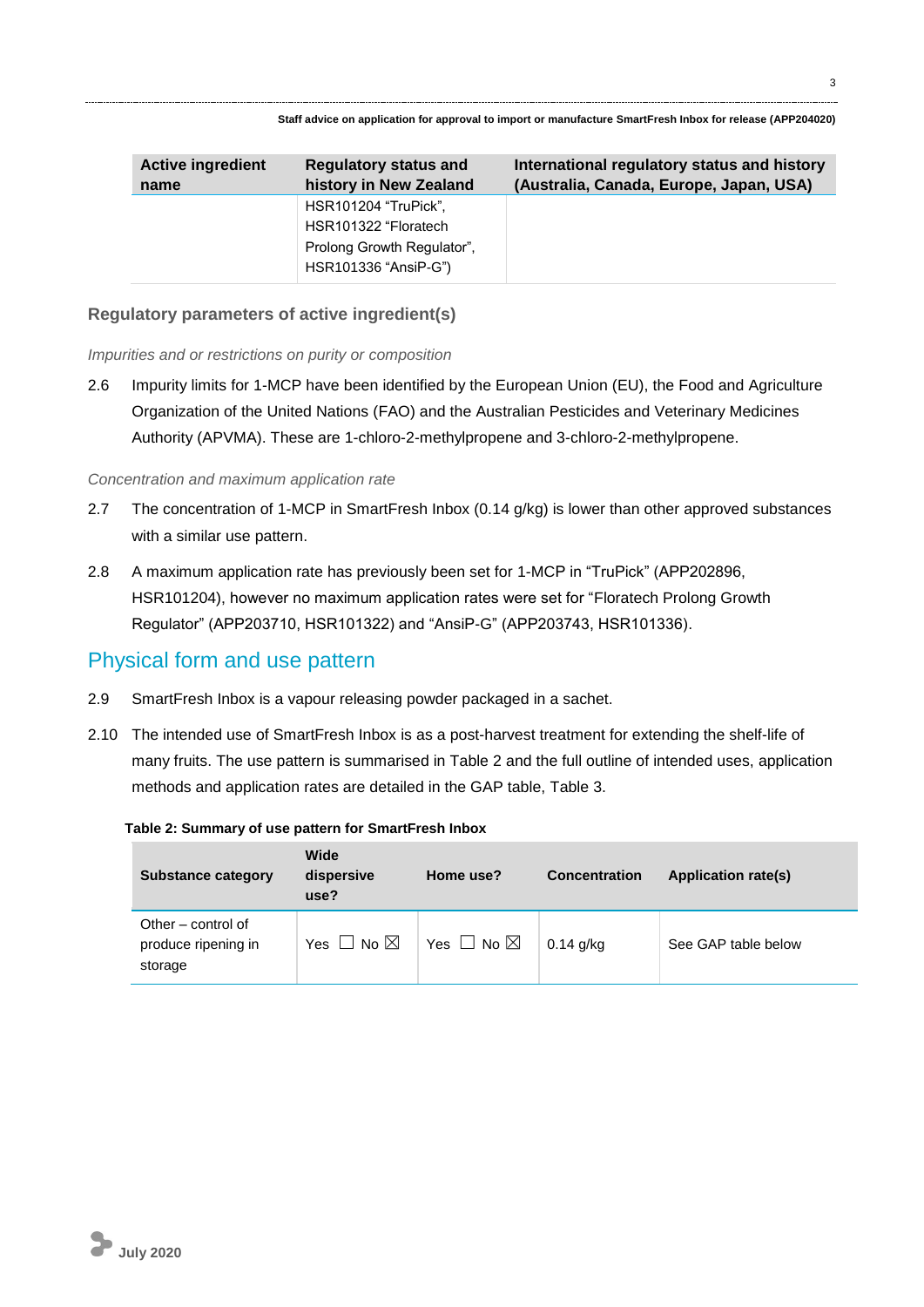| Crop                                                                           | <b>Use</b><br>pattern<br>(b) | Pests or<br>group of<br>pests<br>controlled<br>(c)                                                                    | <b>Mixture</b>                |                             | <b>Application</b>                                               |                                        |                                 |                                                                   | <b>Application rate per</b><br>treatment |                             |                                                                                                                           |                                                                                                                                                                                                                                         |
|--------------------------------------------------------------------------------|------------------------------|-----------------------------------------------------------------------------------------------------------------------|-------------------------------|-----------------------------|------------------------------------------------------------------|----------------------------------------|---------------------------------|-------------------------------------------------------------------|------------------------------------------|-----------------------------|---------------------------------------------------------------------------------------------------------------------------|-----------------------------------------------------------------------------------------------------------------------------------------------------------------------------------------------------------------------------------------|
| and/or<br>situation<br>(a)                                                     |                              |                                                                                                                       | Type (d-f)                    | <b>Conc</b><br>of ai<br>(g) | <b>Method and</b><br>kind (h-i)                                  | <b>Growth</b><br>stage &<br>season (j) | <b>Number</b><br>Min max<br>(k) | <b>Interval</b><br>between<br>applications<br>- days<br>(minimum) | kg<br>ai/hL<br>min<br>max                | water<br>L/ha<br>min<br>max | kg ai/ha<br>max                                                                                                           | <b>Remarks</b><br>(1)                                                                                                                                                                                                                   |
| Post-<br>harvest<br>fumigation<br>within<br>boxes of<br>kiwifruit or<br>apples |                              | Post-<br>harvest<br>treatment<br>of fruits for<br>improved<br>quality<br>after<br>shipping,<br>storage or<br>handling | Vapour<br>releasing<br>powder | 0.14<br>g/kg                | Fumigation<br>within<br>shipping<br>boxes<br>containing<br>fruit | Immediately<br>post-harvest            |                                 | n/a                                                               | n/a                                      | n/a                         | n/a<br>Min:<br>0.000<br>009722 g<br>a.i./kg<br>fruit in a<br>box<br>Max:0.00<br>0024121<br>g a.i./kg<br>fruit in a<br>box | Min<br>application<br>rate is<br>based on<br>1 x 0.625<br>g sachet in<br>a box<br>containing<br>9 kg fruit.<br>Max<br>application<br>rate is<br>based on<br>$10 \times 2.5$ g<br>sachet in a<br>box<br>containing<br>145.1 kg<br>fruit. |

**Table 3: GAP Table for SmartFresh Inbox (as provided by the applicant)**

a Where relevant, the use situation should be described (eg fumigation of soil)<br>b Outdoor or field use (F), glasshouse application (G) or indoor application (I).

b Outdoor or field use (F), glasshouse application (G) or indoor application (I).

c eg biting and sucking insects, soil borne insects, foliar fungi, weeds

d eg wettable powder (WP), emulsifiable concentrate (EC), granule (GR)

e CropLife international, 2008. Technical Monograph no 2, 6th edition. Catalogue of pesticide formulation types and international coding system

f All abbreviations used must be explained

g g/kg or g/l or others

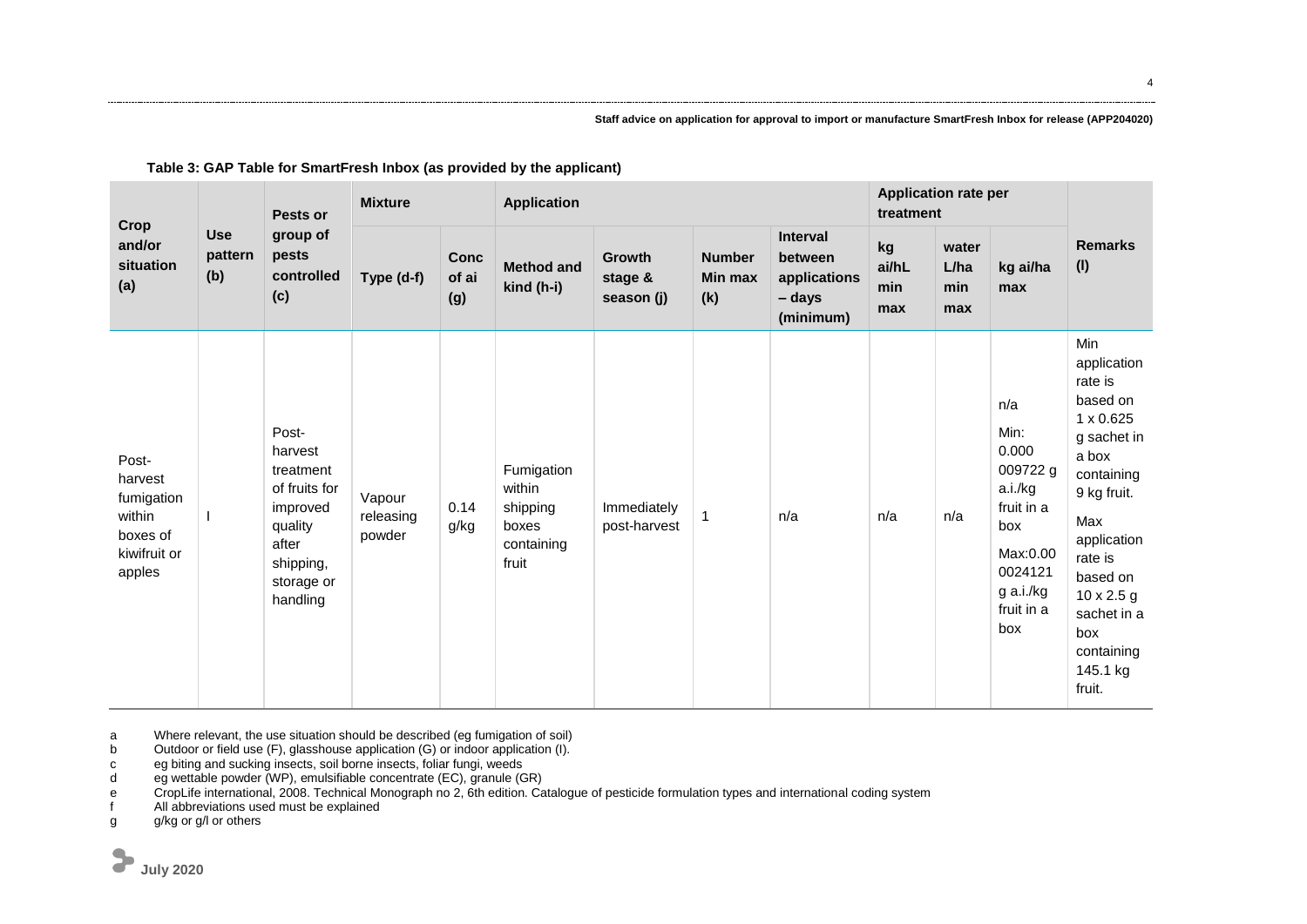- h Method, eg high volume spraying, low volume spraying, spreading, dusting, drench, aerial, etc
- i Kind, eg overall, broadcast, aerial spraying, row, individual plant, between the plant type of equipment used must be indicated. If spraying include droplet size spectrum
- j growth stage at last treatment (BBCH Monograph, Growth Stages of Plants, 1997, Blackwell (ISBN 3-8263-3152-4) , including where relevant, information on season at time of application
- k Indicate the minimum and maximum number of application possible under practical conditions of use
- l Remarks may include: Extent of use/economic importance/restrictions

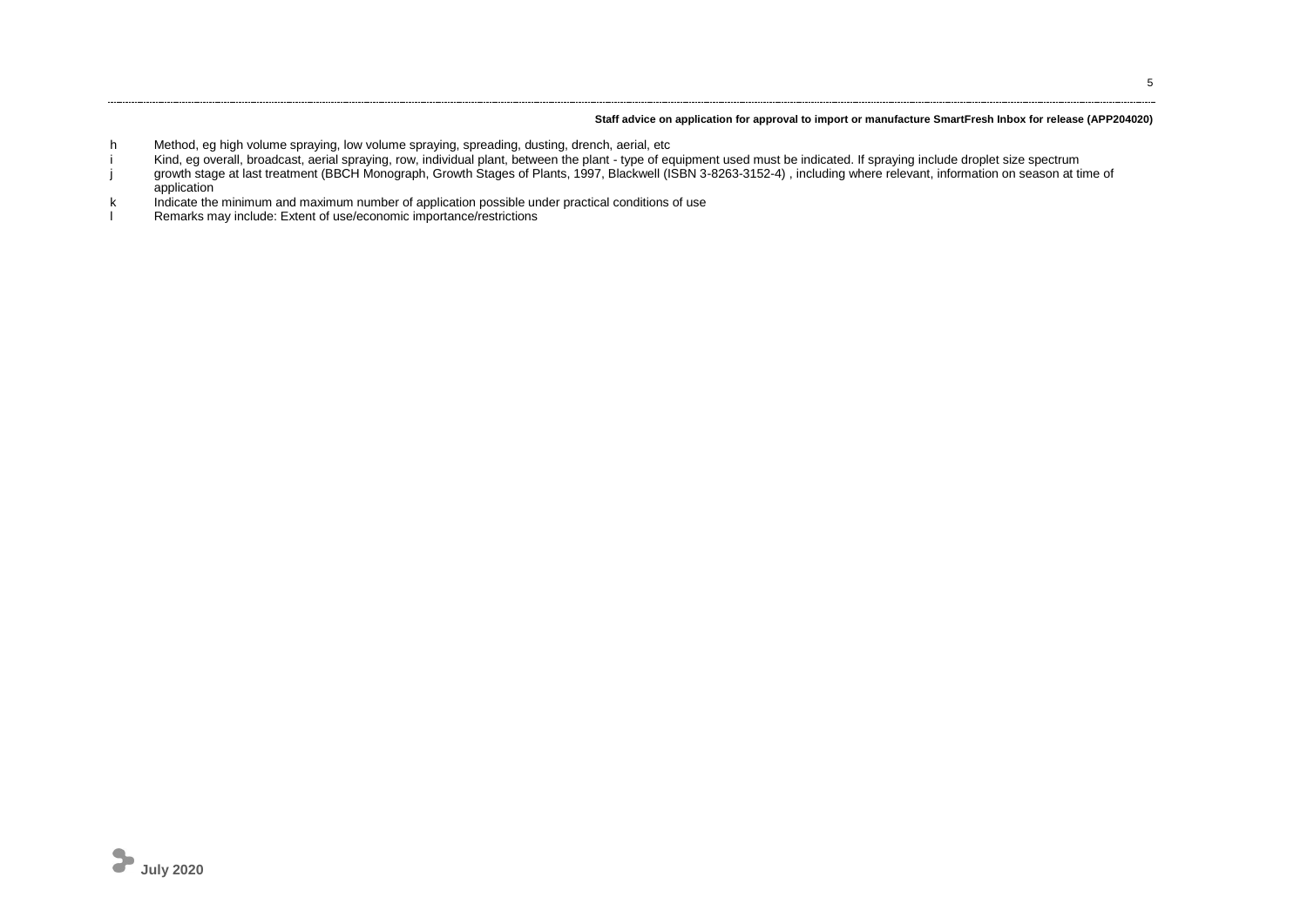## 3. Hazard Assessment

## Hazard classification of SmartFresh Inbox

3.1 The hazard classification of SmartFresh Inbox was determined by the EPA in the frame of the section 26 application APP203079 (July 2018) and is: 9.1C. Table 4 shows the method used for classification and indicates the main component that contributes to each hazard classification.

|                                             | <b>Mixture classification</b> |                              | <b>Method of</b><br>classification |              |                            |                                    |
|---------------------------------------------|-------------------------------|------------------------------|------------------------------------|--------------|----------------------------|------------------------------------|
| <b>Hazard Class/Subclass</b>                | Applicant's<br>classification | <b>EPA</b><br>classification | Mixture data                       | Read across  | Mixture rules <sup>1</sup> | <b>Remarks</b>                     |
| Class 1 Explosiveness                       | <b>ND</b>                     | <b>NA</b>                    | П                                  | $\Box$       | $\Box$                     |                                    |
| Class 2, 3 & 4 Flammability                 | <b>ND</b>                     | <b>NA</b>                    | □                                  | $\Box$       | $\Box$                     |                                    |
| Class 5 Oxidisers/Organic<br>Peroxides      | <b>ND</b>                     | <b>NA</b>                    | $\Box$                             | $\Box$       | $\Box$                     |                                    |
| 8.1 Metallic corrosiveness                  | <b>ND</b>                     | <b>NA</b>                    | $\Box$                             | $\Box$       | $\Box$                     |                                    |
| 6.1 Acute toxicity (oral)                   | <b>ND</b>                     | No                           | ⊠                                  | $\Box$       | П                          | $LD_{50}$ > 5000 mg/kg bw<br>(rat) |
| 6.1 Acute toxicity (dermal)                 | <b>ND</b>                     | <b>No</b>                    | 区                                  | $\Box$       | П                          | $LD_{50}$ > 5000 mg/kg bw<br>(rat) |
| 6.1 Acute toxicity (inhalation)             | <b>ND</b>                     | <b>No</b>                    | 区                                  | $\Box$       | П                          | $LC_{50}$ > 5.14 mg/kg bw<br>(rat) |
| 6.1 Aspiration hazard                       | <b>ND</b>                     | <b>NA</b>                    | $\Box$                             | $\Box$       | $\Box$                     |                                    |
| 6.3/8.2 Skin irritancy/corrosion            | <b>ND</b>                     | <b>No</b>                    | ⊠                                  | $\Box$       | $\Box$                     | Not irritating (rabbit)            |
| 6.4/8.3 Eye irritancy/corrosion             | <b>ND</b>                     | <b>No</b>                    | ⊠                                  | $\Box$       | $\Box$                     | Not irritating (rabbit)            |
| 6.5A Respiratory sensitisation              | <b>ND</b>                     | <b>No</b>                    | □                                  | $\Box$       | $\boxtimes$                |                                    |
| 6.5B Contact sensitisation                  | <b>ND</b>                     | <b>No</b>                    | ⊠                                  | $\Box$       | $\Box$                     | Not sensitising<br>(mouse)         |
| 6.6 Mutagenicity                            | <b>ND</b>                     | <b>No</b>                    | $\Box$                             | $\Box$       | $\boxtimes$                |                                    |
| 6.7 Carcinogenicity                         | <b>ND</b>                     | No                           | □                                  | $\Box$       | 区                          |                                    |
| 6.8 Reproductive/ developmental<br>toxicity | <b>ND</b>                     | No                           | $\Box$                             | $\mathsf{L}$ | ⊠                          |                                    |

#### **Table 4: Hazard classification of SmartFresh Inbox**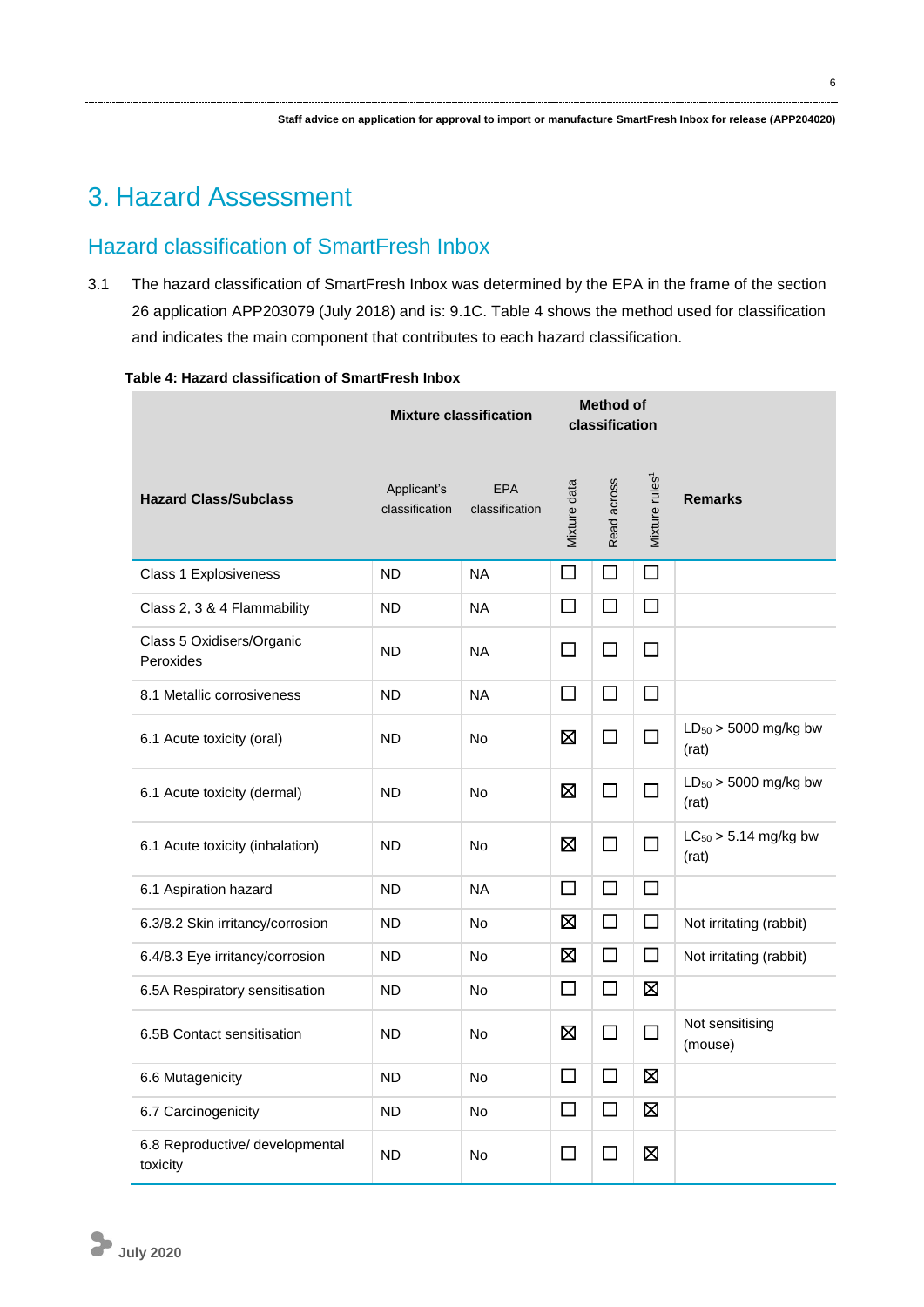|                                                             | <b>Mixture classification</b> |                              | <b>Method of</b><br>classification |             |                            |                                                              |
|-------------------------------------------------------------|-------------------------------|------------------------------|------------------------------------|-------------|----------------------------|--------------------------------------------------------------|
| <b>Hazard Class/Subclass</b>                                | Applicant's<br>classification | <b>EPA</b><br>classification | Mixture data                       | Read across | Mixture rules <sup>1</sup> | <b>Remarks</b>                                               |
| 6.8 Reproductive/ developmental<br>toxicity (via lactation) | <b>ND</b>                     | <b>No</b>                    | П                                  | П           | 区                          |                                                              |
| 6.9 Target organ systemic toxicity                          | <b>ND</b>                     | <b>No</b>                    | $\Box$                             | П           | $\boxtimes$                |                                                              |
| 9.1 Aquatic ecotoxicity                                     | 9.1C                          | 9.1C                         | ⊠                                  |             | $\Box$                     | $EC_{50} = 46$ mg/L<br>(Pseudokirschneriella<br>subcapitata) |
| 9.2 Soil ecotoxicity                                        | <b>ND</b>                     | <b>No</b>                    | П                                  | П           | 区                          |                                                              |
| 9.3 Terrestrial vertebrate ecotoxicity                      | <b>ND</b>                     | <b>No</b>                    | $\Box$                             | П           | 区                          |                                                              |
| 9.4 Terrestrial invertebrate<br>ecotoxicity                 | <b>ND</b>                     | <b>No</b>                    | L                                  |             | Σ                          |                                                              |

**-**: No information provided by the applicant

**NA**: Not Applicable. For instance, testing for a specific endpoint may be omitted if it is technically not possible to conduct the study as a consequence of the properties of the substance e.g. highly volatile, highly reactive or unstable substances cannot be tested; mixing of the substance with water may cause danger of fire or explosion; or the radio-labelling of the substance required in certain studies may not be possible.

**ND:** Not Determined. Data were unavailable for one or more components.

**No:** Data are available for the formulation or for all components and classification is not triggered.

<sup>1</sup> Use of mixture rules may not adequately take into account interactions between different components in some circumstances and must be considered of lower reliability than data on the mixture itself.

<sup>2</sup> Klimisch, H-J., Andrear, M., & U. Tillmann, 1997. A systematic approach for evaluating the quality of experimental toxicological and ecotoxicological data. Reg. Toxicol. Pharmacol. 25, 1–5 (1997)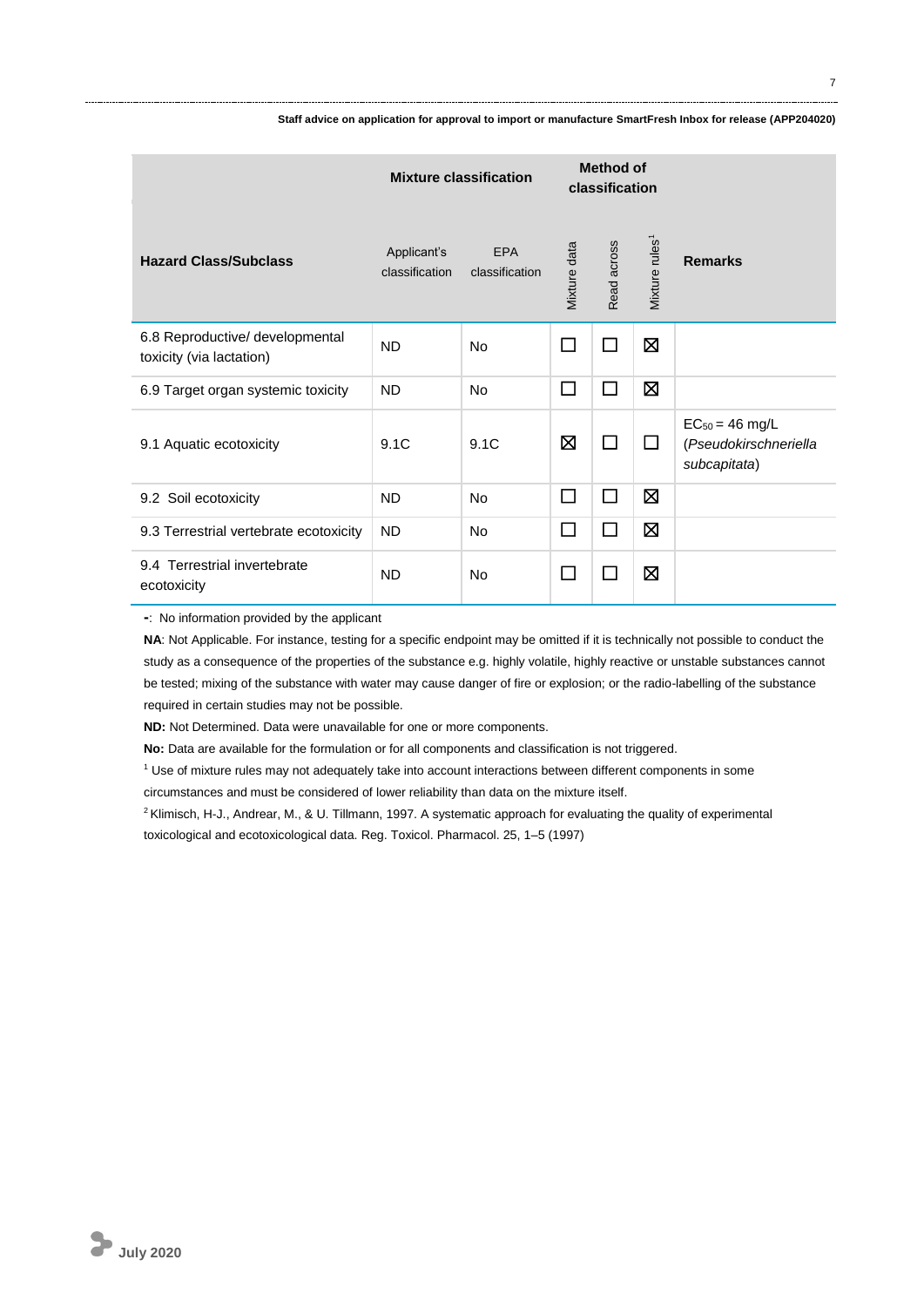## 4. Risk Assessment

- 4.1 It is considered that there is potential for exposure to people and the environment during the import, manufacture and use phase of the lifecycle. Therefore, a qualitative risk assessment was undertaken to understand the likely exposures to the substance under the use conditions proposed by the applicant.
- 4.2 It is noted that other substances with a higher concentration of 1-MCP are already approved under the HSNO Act for the same use pattern as SmartFresh Inbox.
- 4.3 During the importation, manufacture, transportation, storage and disposal of this substance it is considered that the proposed controls and other legislative requirements will sufficiently mitigate risks to a negligible level.
- 4.4 This assessment takes into account the existing EPA Notices controls around packaging, identification and disposal of hazardous substances. In addition, the Land Transport Rule 45001, Civil Aviation Act 1990, Maritime Transport Act 1994 and New Zealand's Health and Safety at Work (Hazardous Substances) (HSW (HS)) requirements all have provisions for the safe management of hazardous substances.

### Human health risk assessment

- 4.5 Exposure to SmartFresh Inbox could occur during the use of the substance when sachets containing the vapour releasing powder are placed inside a box containing fruit. In particular, the gaseous component, 1-MCP, is released during the use of the substance.
- 4.6 Based on the toxicity studies provided by the applicant and assessed by the EPA in the frame of the s26 formal determination APP203079, and based on the exposure scenario associated with the use pattern of SmartFresh Inbox, it is considered that risks to human health are **negligible**.
- 4.7 Risks during other phases of the lifecycle are mitigated by the prescribed controls.

### Environmental risk assessment

- 4.8 SmartFresh Inbox is classified as harmful in the aquatic environment (9.1C). Due to the proposed use pattern, exposure to SmartFresh Inbox to the environment during the use stage of its lifecycle is expected to be very limited. The substance could reach high concentrations in the aquatic environment in the case of accidental spillage of the substance, however this risk is mitigated by the prescribed controls. Quantitative exposure modelling and an ecological risk assessment was not performed as environmental risks due to the proposed use pattern of this substance are deemed low.
- 4.9 It is considered that the risks to the environment arising from the ecotoxicity of SmartFresh Inbox will be mitigated to a negligible level by applying the prescribed controls to the substance, as well as an additional control that limits the substance to be used in enclosed boxes or containers for the purpose of preserving fruit.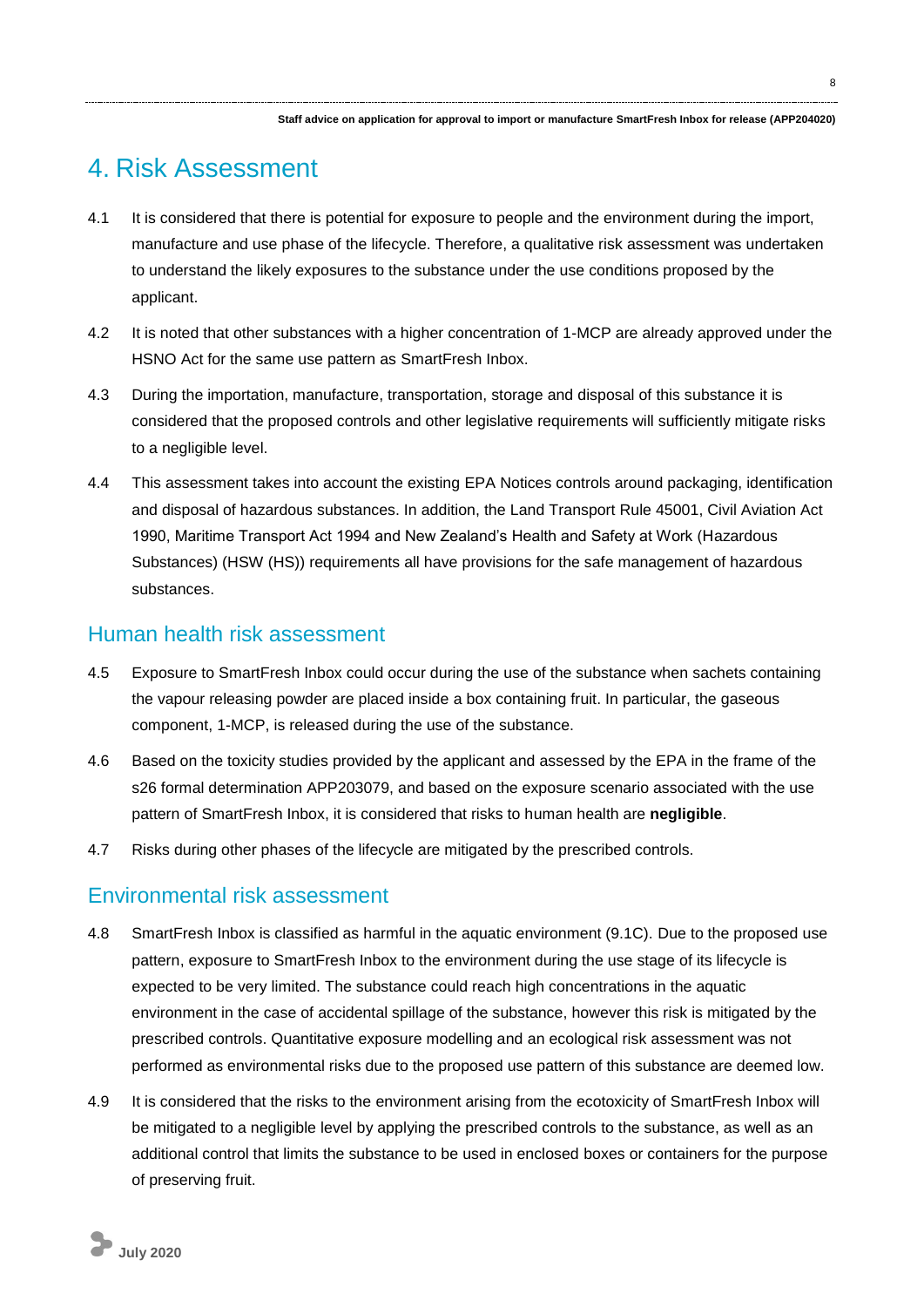### Risk assessment conclusion

- 4.10 Risks during other phases of the lifecycle are also mitigated by the prescribed controls.
- 4.11 With the proposed controls in place, the residual risks of the use of SmartFresh Inbox are negligible.

## 5. Controls

## Prescribed controls (EPA Notice controls)

- 5.1 The hazard classification of SmartFresh Inbox determines a set of prescribed controls specified by the EPA Notices. There are also requirements in the Health and Safety at Work (Hazardous Substance, HSW (HS)) Regulations under the HSW Act.
- 5.2 The prescribed controls set the baseline for how the substance should be managed and include specifications on how the substance is to be packaged, labelled, stored, disposed of, transported, handled and used. The prescribed controls also set information requirements (eg Safety Data Sheets), signage and emergency management.

### Variations to prescribed controls

#### **Exposure limits**

- 5.3 No Tolerable Exposure Limit (TEL) has been set previously for the active ingredient in SmartFresh Inbox because it is considered that exposure to this substance is not likely to result in an appreciable toxic effect to people, provided conditions of use are followed.
- 5.4 No Environmental Exposure Limit (EEL) value has been set previously for the active ingredient in SmartFresh Inbox because it is considered that exposure to these substances is not likely to result in an appreciable toxic effect to the environment, provided conditions of use are followed.

### Additional controls

#### **Use**

5.5 To ensure that the environmental exposure is limited, the substance can only be applied to enclosed boxes or containers with the purpose of preserving fruit.

#### **Impurity limits**

5.6 The following limit should be set for the toxicologically relevant impurity in 1-MCP based on the Food and Agriculture Organisation (FAO) specifications:

1-chloro-2-methylpropene: maximum 0.05%

3-chloro-2-methylpropene: maximum 0.05%